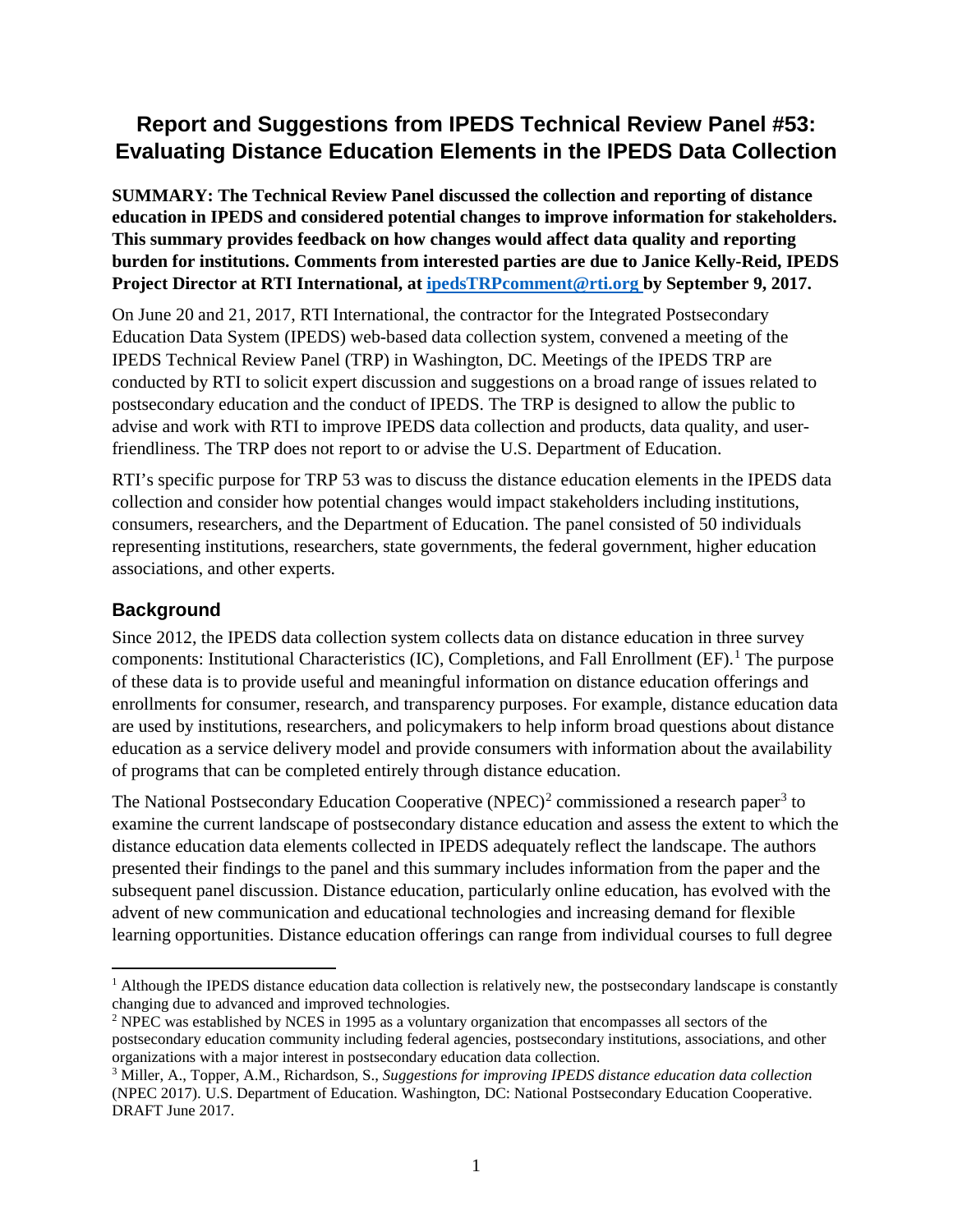programs. Institutions use a wide spectrum of technologies to deliver instruction through a variety of delivery modes—completely distance education, traditional or in-person instruction, and a combination of technology and traditional instruction, often referred to as "hybrid" or "blended" instruction. Additionally, the term "distance education" may not have clear lines that delineate instruction from physical distance because institutions offer online courses to students living on campus as well as to those separated by distance (e.g., across state lines).

As noted in the 2017 NPEC preliminary paper *Suggestions for Improving IPEDS Distance Education Data Collection,* the rapid growth of distance education and technological advances necessitates regular assessment of data collection to ensure the landscape continues to be accurately captured. The results of this exploratory research indicate that the data elements currently collected in IPEDS adequately reflect the distance education landscape without imposing excessive burden. Predicting advances and enrollment changes is challenging. In addition, proposed changes to the data collected must account for potential future developments and maintain longitudinal comparisons with past data collections.

RTI convened this TRP to engage the postsecondary community in a discussion about how IPEDS can best capture information related to distance education to improve stakeholder information. The TRP was asked to review the recommendations from the NPEC paper, consider potential changes to the current distance education data elements in the IPEDS collection, and explore opportunities to add new items to fill information gaps. Suggestions for data collection changes take into account the need for flexibility and uniformity, while also considering the potential burden placed on data reporters.

#### **Discussion Item #1: Defining Distance Education**

As postsecondary distance education offerings continue to expand, multiple published definitions and categories are emerging. The panel considered whether changes are needed to the IPEDS definitions related to distance education to better calibrate the collection. IPEDS definitions of distance education programs and courses specify that all instructional content must be delivered exclusively via distance education (meaning all instructional content is provided exclusively via distance education for distance education courses, and the required coursework for program completion can be completed via distance education courses). Courses that combine distance education and traditional teaching methods ("hybrid" courses) are not considered by IPEDS to be distance education. Although external definitions of distance education are more inclusive than IPEDS' definition, there is no universal agreement on the percentage of instructional content that must be delivered through distance education for a course or program to qualify as distance education.

**Distance education courses.** Panelists noted that adding percentage thresholds for distance education content would likely increase distance education enrollment estimates in IPEDS. Additionally, panelists raised concerns that a standard federal minimum threshold would impose an arbitrary measure and would affect alignment with existing definitions used by states, institutions, accrediting agencies, and other external datasets. They suggested that IPEDS should retain its current definitions of exclusively online coursework to maintain longitudinal comparisons with past data collections and should emphasize in the instructions that hybrid courses are not considered by IPEDS as distance education.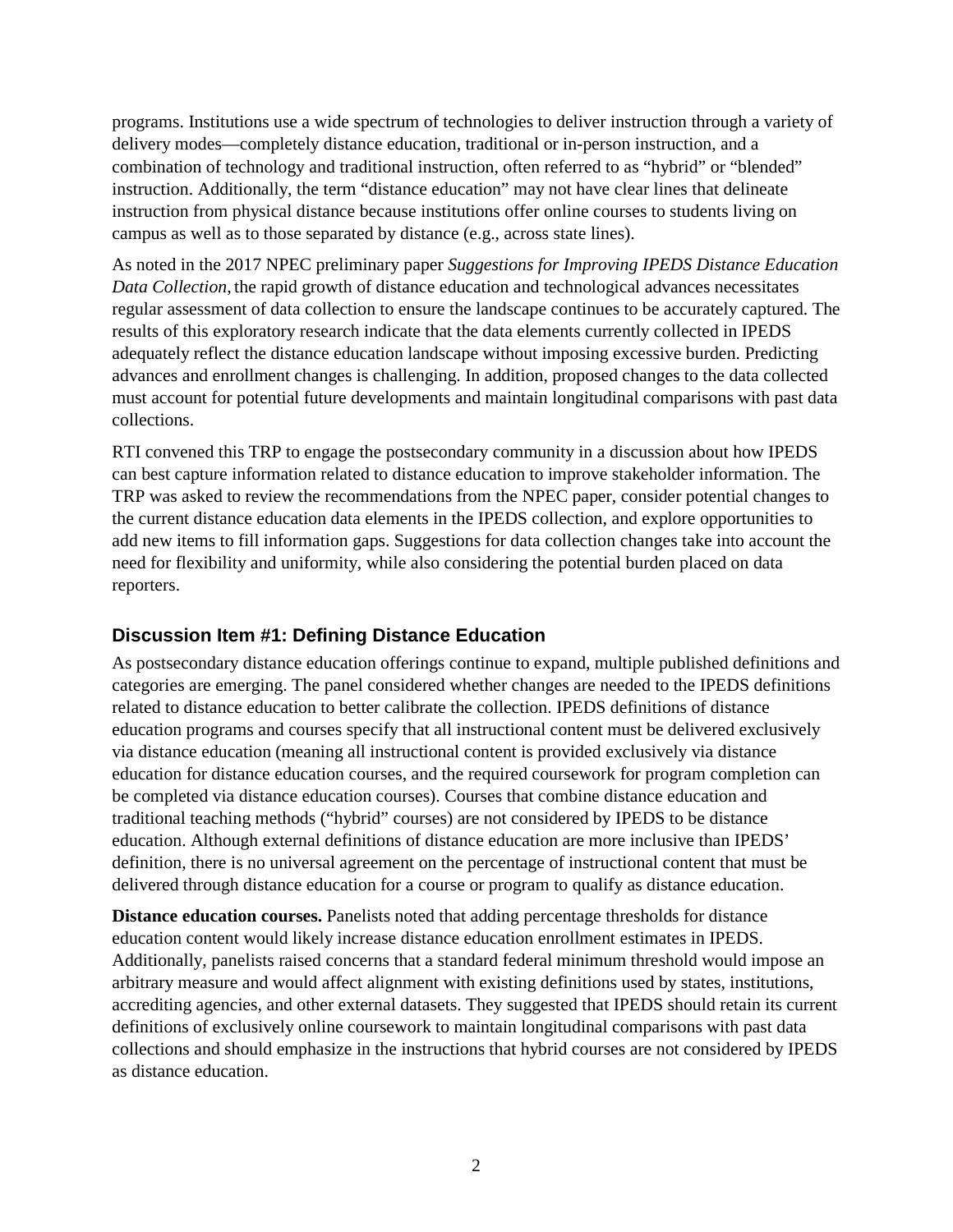**Distance education programs.** Panelists also raised concerns that the wording of the current IPEDS definition of distance education programs seems to conflate program design and execution (i.e., whether the program is intended to be completed exclusively via distance education versus whether a student is able to stack up a combination of courses offered as distance education courses to eventually get a degree). They pointed out that distance education programs are generally approved by accreditors and suggested adding language to the question to clarify that all programs are *designed* to be completed via distance education. This would eliminate confusion between distance education indicating course-taking practices versus distance education describing the program being offered. They also suggested that NCES review the definitions of distance education programs used by accrediting agencies and consider adopting similar language.

## **Discussion Item #2: Collecting Distance Education Data in the IPEDS Institutional Characteristics Survey**

The **Institutional Characteristics** (IC) survey component includes the following questions related to distance education opportunities:

- Does your institution offer distance education courses [yes/no]?<sup>[4](#page-2-0)</sup>
- If yes:
	- o Are all the programs at your institution offered exclusively via distance education programs [yes/no]?
	- o Please indicate at what level(s) your institution offers distance education opportunities (courses and/or programs) [undergraduate/graduate/ this institution does not offer distance education opportunities]

**Distance education levels.** A new question in 2017-18 data collection will clarify the existing questions on distance education opportunities by collecting distance education course and distance education program offerings in separate categories. This change was based on feedback from the IPEDS Help Desk and is intended to decrease repetition and clarify the question. The panel was asked to consider additional improvements to this question and suggested changing the question to ask at what level(s) the institution **does or does not** offer distance education courses and/or distance education programs, with a new category to collect the level at which no distance education is offered, as shown in Figure 1. (This change would entail reformatting the response option "the institution does not offer distance education at the undergraduate or graduate level" from a row to a column and relabeling it to "does not offer distance education."). Panelists noted that this proposed change clarifies the question without increasing burden and suggested it should be implemented for the 2017-18 collection cycle. $5$ 

#### **Figure 1. Proposed format for IPEDS Institutional Characteristics distance education questions, 2017-18**

<span id="page-2-1"></span><span id="page-2-0"></span><sup>&</sup>lt;sup>4</sup> This screening question was added to the 2016-17 collection.<br><sup>5</sup> The current authorization for IPEDS expires February 29, 2020 (OMB No. 1850-0582 v.20) and covers activities through the 2019-20 collection.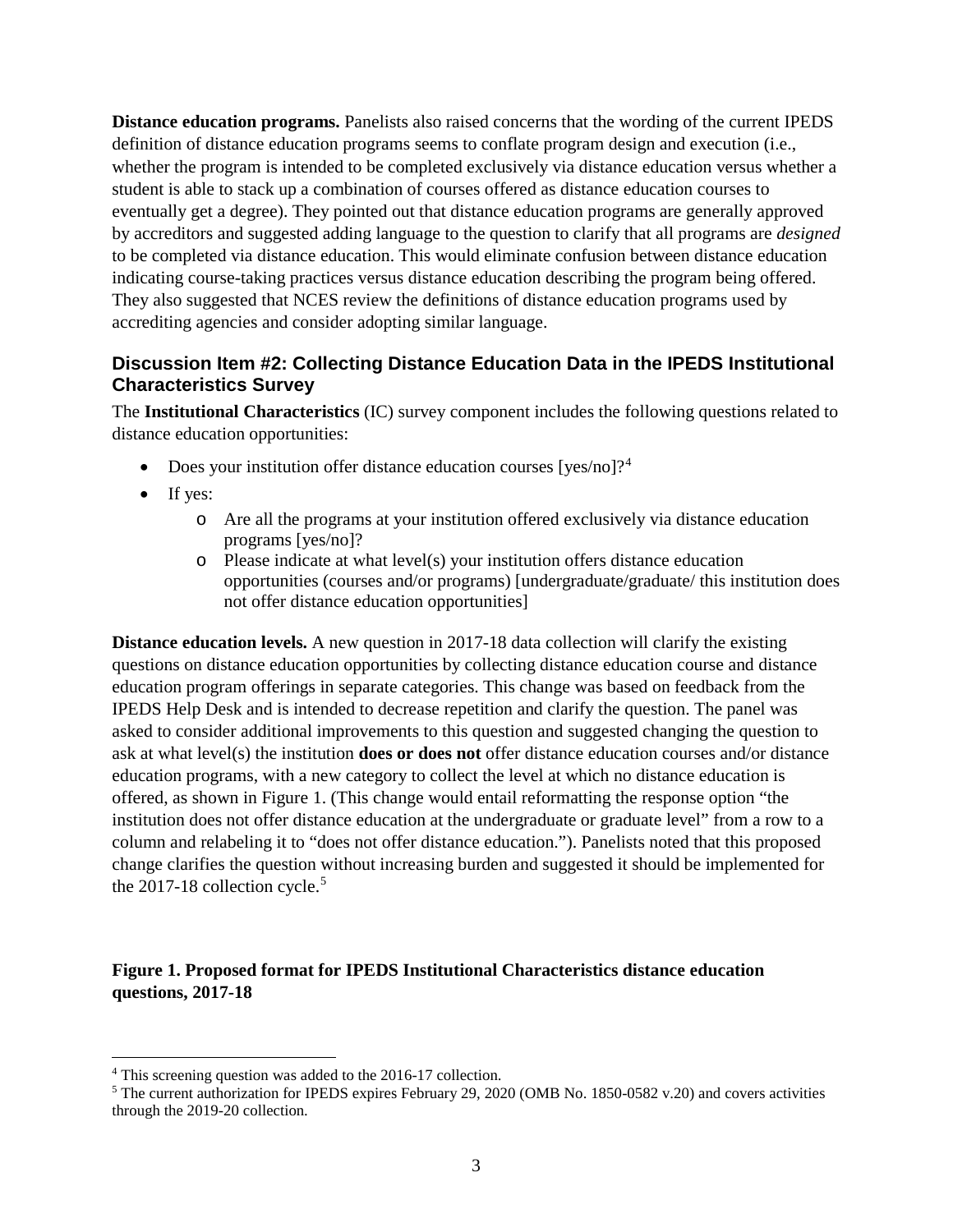| Please indicate at what level(s) your institution <b>does or does not</b> offer distance education courses and/or distance<br>education programs. Check all that apply. |                               |                                |                                      |
|-------------------------------------------------------------------------------------------------------------------------------------------------------------------------|-------------------------------|--------------------------------|--------------------------------------|
|                                                                                                                                                                         | Distance education<br>courses | Distance education<br>programs | Does not offer<br>distance education |
| Undergraduate level                                                                                                                                                     |                               |                                |                                      |
| Graduate level                                                                                                                                                          |                               |                                |                                      |
| Are ALL of the programs at your institution offered exclusively via distance education programs? (Yes/No).                                                              |                               |                                |                                      |

**Exclusively distance education programs.** Institutions are identified as completely distance education if all their programs are offered exclusively via distance education programs. Panelists noted that the current yes/no response option does not distinguish between undergraduate and graduate program offerings and suggested collecting the level(s) at which exclusively distance education programs are offered (undergraduate, graduate, this institution does not offer exclusively distance education programs) to provide more detail for benchmarking and consumer information purposes.

The items in this component determine the applicability and version of the remaining IPEDS survey components. Further study is needed on the order, placement, and workflow of the two distance education questions to eliminate unnecessary repetition. RTI encourages additional comments on this topic, particularly with respect to question format and terminology.

**Additional data elements.** Common elements of distance education definitions include the use of technology, the concept of separation, and interaction between students and the instructor synchronously or asynchronously. The panel considered the following additional data elements:

- **Telecommunication systems.** Panelists discussed whether IPEDS should collect data on the type of technology used to deliver instruction to students who are separated from the instructor. For example, an option would be to add a list of telecommunication methods that can be used to deliver coursework and ask institutions to check all that apply. Panelists questioned the stability of the categories, citing the changing landscape of distance education and the potential for further change; NCES would need to continuously update the list as new technologies emerge. Panelists also questioned the value of this level of detail for consumer information purposes and noted that students would likely be more interested in the availability of programs offered that can be completed via distance education rather than the type of technology used to deliver the instruction. In general, they agreed there was no compelling reason to begin collecting detail on telecommunication systems.
- **Delivery modes.** Technology now allows for virtual meetings and synchronous instruction, meaning that the lecture or discussion between the instructor and students takes place live, rather than being recorded and used asynchronously. Panelists noted that clarifying the timing of distance education as asynchronous, synchronous, or a combination of the two would be helpful for consumers to better understand the requirements of their coursework (e.g., for students to know they would be expected to log on and virtually attend a class or lecture scheduled for a specific date and time); however, they pointed out that the mode of delivery varies by course section and collecting this information at the institution level would not be feasible.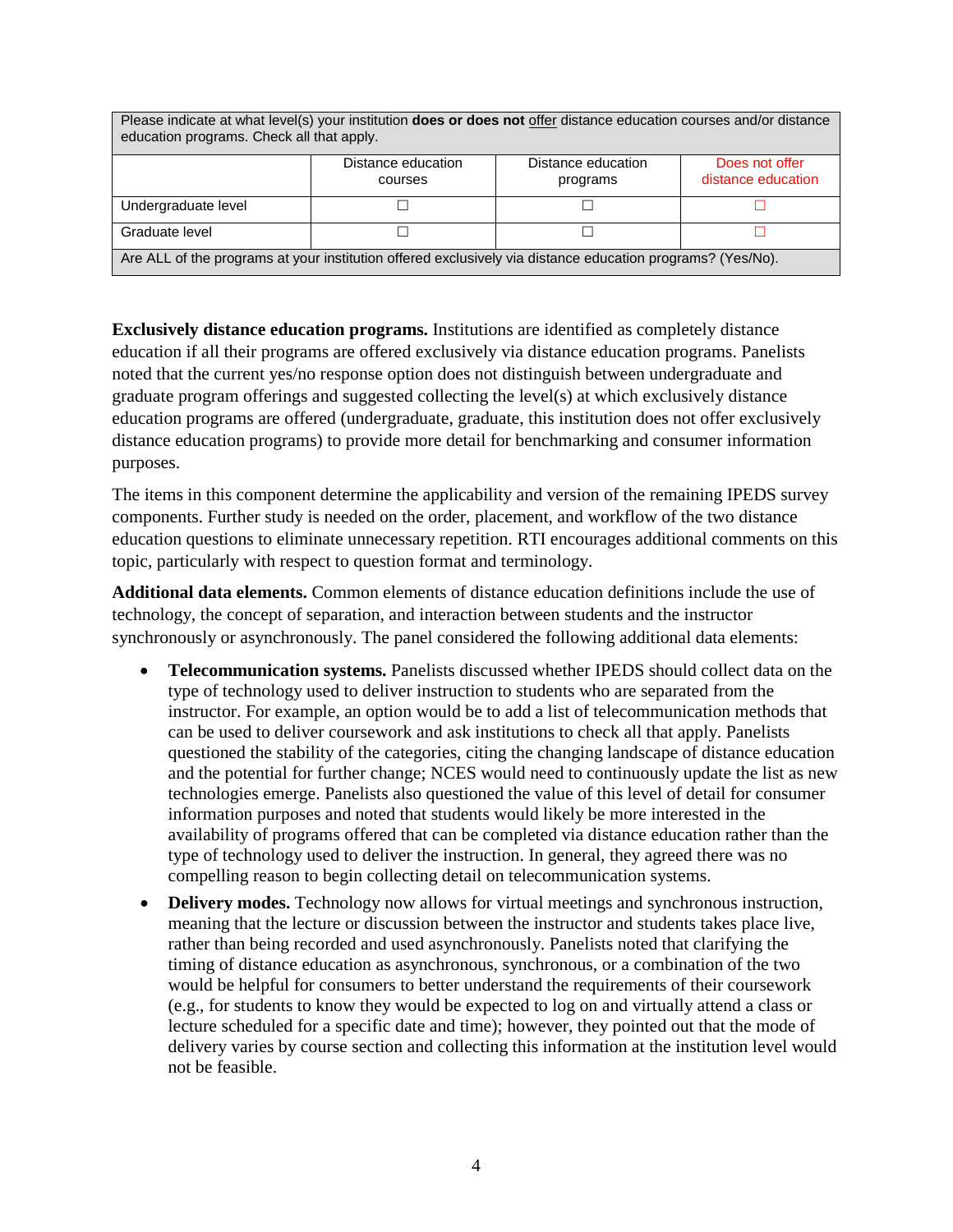## **Discussion Item #3: Collecting Distance Education Data in the IPEDS Completions Survey**

The IPEDS **Completions** component collects whether the institution offers the full program (as defined by the Classification of Instructional Programs [CIP] code system) and award level through distance education. If more than one program is offered under a CIP code by award level, institutions are instructed to check "yes" to the distance education question if any of the programs are offered as a distance education program. Panelists noted that a constraint of the current format is the inability to identify the number of programs offered as distance education programs if more than one program is offered under a CIP code. They considered several options for categorizing exclusively distance education programs in ways that are better aligned with how institutions organize their programs.

**Collect data for each program reported under a CIP code and award level.** Panelists considered whether IPEDS should collect data for each program if more than one program is offered under a CIP code. For example, if more than one program is offered under the CIP code and award level, the institution would list the programs and indicate whether each program is offered as a distance education program. In general, when taking burden into consideration, panelists did not view collecting program data at the sub-CIP code level as necessary for an institution-level data collection in the Completions survey.

**Collect data on whether programs are offered in traditional (in-person), online, or hybrid/blended settings.** Panelists considered adding a sub-checkbox to collect data on the delivery mode of the program. For example, in addition to the checkbox currently in place to indicate whether the program is offered as a distance education program, add a sub-checkbox to collect delivery methods available (traditional, online, hybrid). Panelists noted that CIP code is not aligned with modality or delivery mode, and collecting this level of detail would not address whether the program is designed specifically to be offered as distance education.

**Collect data on the number of programs that are available via distance education.** Panelists considered removing distance education indicators from the Completions component and adding an item to the IC component to collect data on the number of programs offered at the institution and the number of programs offered as distance education programs (at the institution level, as opposed to the CIP code level). Some panelists expressed an interest in capturing the number of programs offered via distance education. Although this would impose less burden than having to report the number of distance education programs for each CIP code, the intent of the distance education program indicator is to help students find specific programs of study that are offered as distance education programs through the CIP variables. It is then up to the student to go to the school's website to get more detail on the program offered as distance education.

After weighing the burden of collecting the additional data with the benefit it would provide to the public, panelists did not strongly favor modifying the Completions component question about programs offered via distance education.

## **Discussion Item #4: Collecting Distance Education in IPEDS Enrollment Surveys**

The **Fall Enrollment** (EF) component collects data on the number of students (1) enrolled exclusively in distance education courses, (2) enrolled in some but not all distance education courses, or (3) not enrolled in any distance education courses, by student level and undergraduate degreeseeking status. Students enrolled in exclusively distance education courses are further reported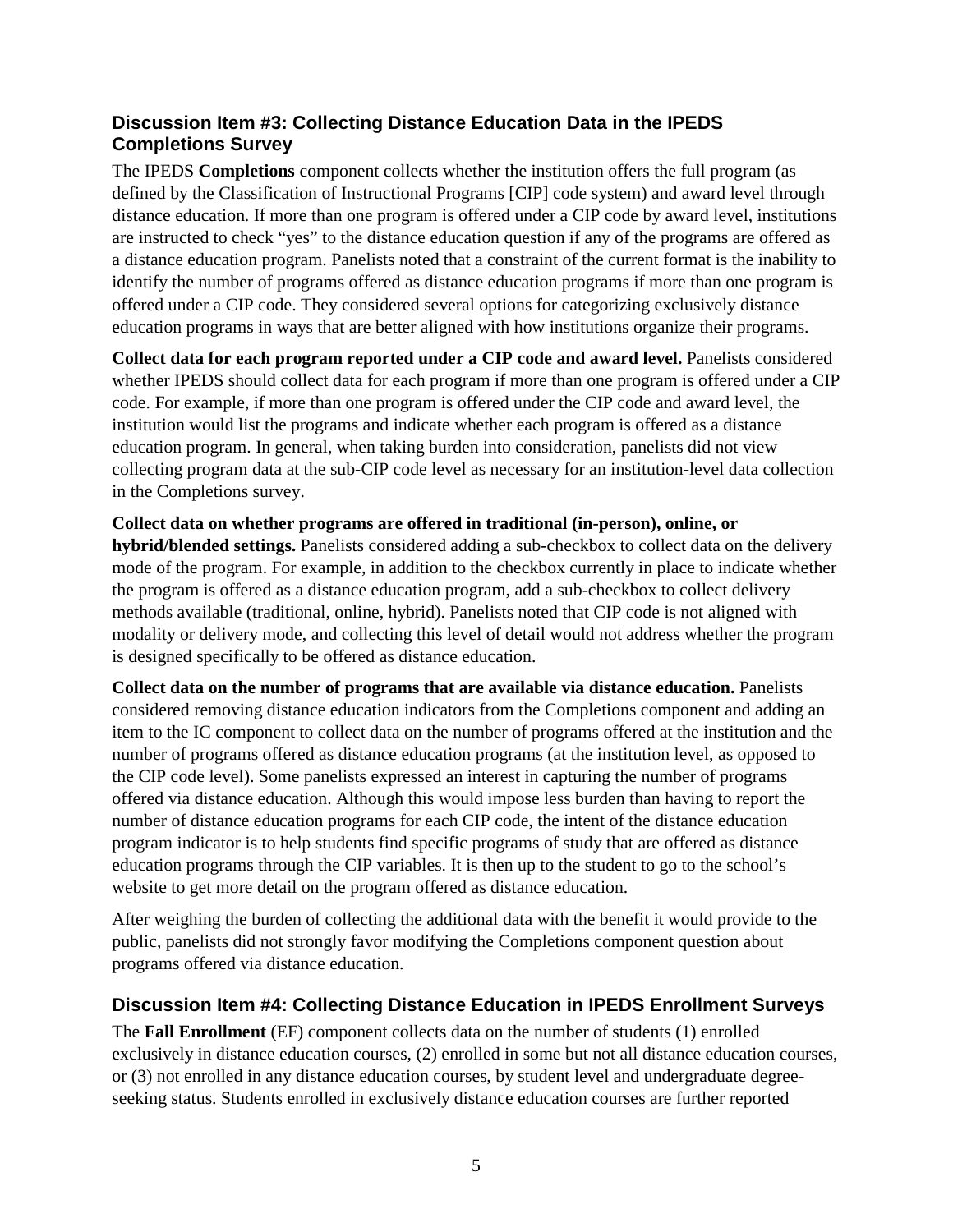according to student residence location relative to the institution (i.e., in the same state or jurisdiction as the institution, in a different state or jurisdiction as the institution, outside the U.S., or unknown). The panel considered possible changes to the current collection and suggested the following.

**Clarify terminology.** Panelists suggested relabeling the category for "enrolled in some but not all distance education courses" to "enrolled in at least one but not all distance education courses" to reduce misunderstandings about "some" distance education coursework on the EF component to mean hybrid courses.

**Collect distance education enrollment in the 12-month Enrollment survey.** Currently, distance education enrollments are only collected on the EF component (Academic reporters report enrollment as of October 15, or as the institution's official fall enrollment date; program reporters report enrollment during the 3-month period of August 1 to October 31). However, panelists noted that completely distance education institutions are more likely to enroll students continuously throughout the year and would benefit from reporting distance education enrollments on the 1**2 month Enrollment** (E12) survey component. The resulting data would more accurately reflect the total institutional enrollments, which in some cases are nearly double those of the fall.

- **Unduplicated headcount.** Questions would need to be added to the E12 component, which collects enrollment counts by level of student (undergraduate or graduate), gender, and race/ethnicity. Panelists suggested that if distance education enrollment counts are added to the E12 component, data should not be collected by race/ethnicity and gender, given the substantial increase in burden. They also recognized that race/ethnicity and gender distributions may vary by program (e.g., nursing programs may be composed primarily of women). Distance education programs that are also skewed toward a demographic group (e.g., an online nursing program) could appear as having a disproportionate demographic skew for online programs, with the gender differential concentrated within a small number of programs. Panelists suggested keeping the enrollment categories as they are in the EF component (enrolled exclusively in distance education courses, in at least one but not all distance education courses, or in no distance education courses—by student level and undergraduate degree-seeking status) and adding the same categories to the E12 component to more accurately represent populations at institutions that enroll students continuously throughout the year. Panelists noted that the E12 collection could benefit from clarification with respect to categorizing students whose distance education enrollment status changes over the course of the 12-month reporting period (e.g., a student is enrolled exclusively in distance education courses in the fall and enrolled in at least one but not all distance education courses in the spring).
- **Instructional activity.** Instructional activity is used to calculate the full-time equivalent (FTE) count of students based on the institution's reported calendar system. To calculate a total distance education FTE student estimate, institutions would need to either report on undergraduate distance education contact and credit hour activity plus graduate credit hour activity to arrive at IPEDS-calculated FTE estimates *or* provide their own estimates of undergraduate distance education FTE and graduate distance education FTE.

Panelists did not reach agreement on the value of collecting distance education instructional activity or calculating distance education FTE estimates, given the high burden and questions about who would benefit from these data. Panelists suggested that NCES review information on instructional activity required by accreditors to further assess the burden and feasibility of collecting data on distance education instructional activity.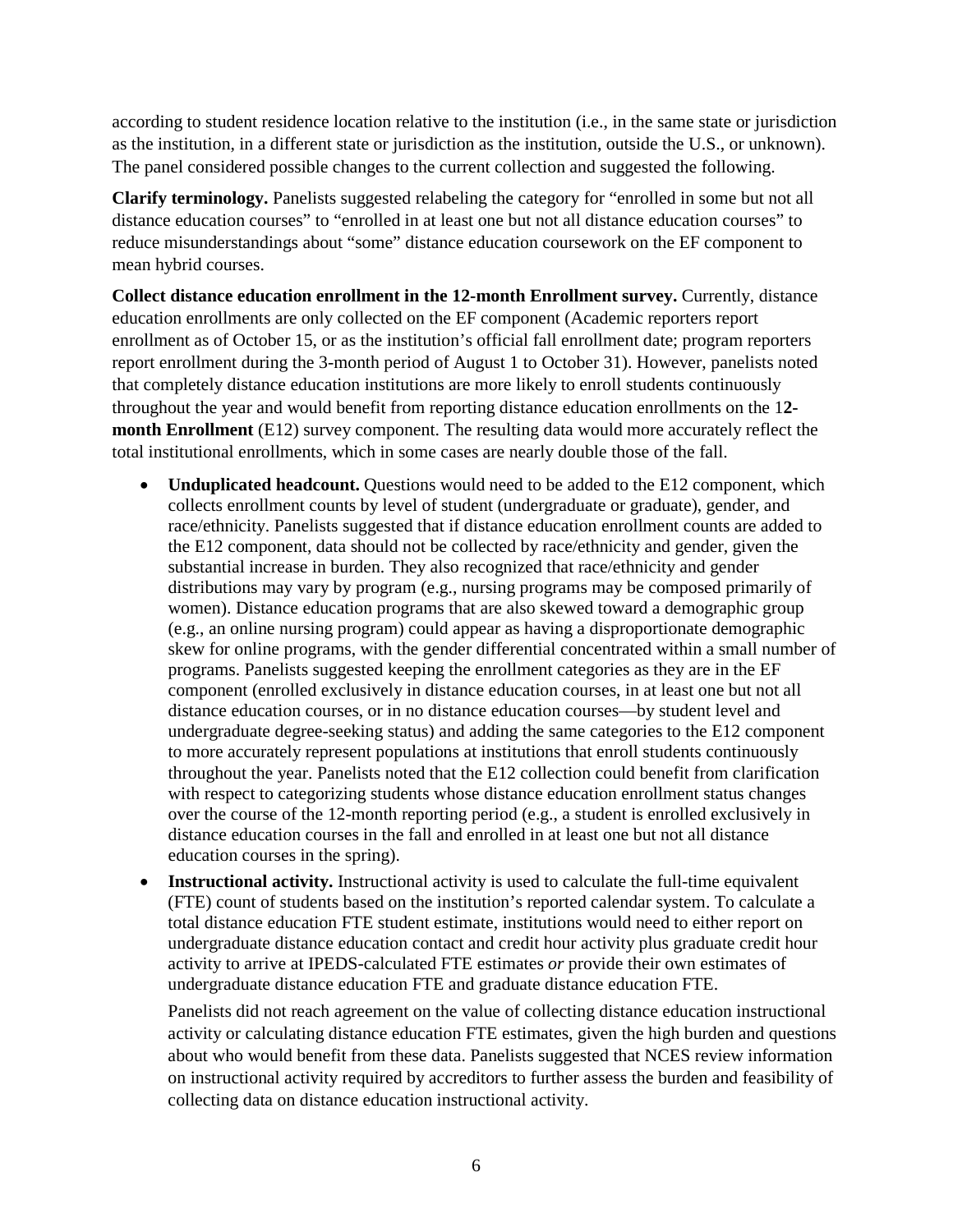## **Discussion Item #5: Collecting Data on Hybrid/Blended Courses**

IPEDS does not collect data on hybrid courses, but doing so may provide a more complete picture of the current distance education landscape. However, panelists noted that institutions' multiple definitions and many varieties of hybrid courses present a challenge to collecting uniform data across institutions. For example, hybrid courses are often faculty-defined (i.e., determined by faculty, not at the institution level) and collecting the percentage of online instruction time in each course is difficult. At institutions that do not currently track hybrid courses, institutional representatives would need to reassess and identify every course section which are hybrid and which are not. Panelists also noted that some institutions are transitioning to rely more heavily on open education resource initiatives, providing freely accessible materials that can supplement some in-classroom time, which may make determining the percentage of technology use even more difficult.

In general, panelists voiced opposition against attempting to use percentage thresholds to define what a hybrid course is and instead suggested using the following definition as a framework for the discussion: hybrid courses are courses that can be taken through some distance education technology that replaces in-classroom seat time. Panelists suggested collecting the number of students enrolled exclusively in hybrid courses, in at least one but not all hybrid courses, or not enrolled in any hybrid courses, by student level and undergraduate degree-seeking status, to mirror the "all, some, or none" format for collecting enrollment in distance education courses.

A panelist also noted that the concept of seat time is not applicable to competency-based education courses, in which the outcome rather than the seat time is the focus, and discussed implementing an exception, or specific instructions, to guide institutions on how institutions should report competency-based education courses.

In general, panelists supported collecting hybrid enrollment in both the EF and E12 components, but RTI encourages additional comments on this topic, particularly with respect to burden on affected institutions.

## **Discussion Item #6: Collecting Additional Distance Education Data**

With the exception of the Fall Enrollment component, IPEDS data elements on distance education are limited to yes/no indicators related to course and program offerings. The panel was asked to weigh the possibility of adding a new, optional survey component to IPEDS for collecting and reporting consumer-focused distance education information. For example, the panel considered an approach that would focus on attributes related to each CIP code and award level to collect the data for search tools for prospective students. For example, such attributes to be collected could include:

- Program can be completed online
- Program can be completed onsite
- Program has onsite requirements in the evenings
- Program has onsite requirements on the weekends
- Program requires an onsite experience (2 weeks or less of seat time)
- Program requires an onsite experience (more than 2 weeks but less than 1 month of seat time)
- Program requires an onsite experience (greater than 1 month of seat time)
- Distance education as a supplement for onsite classes